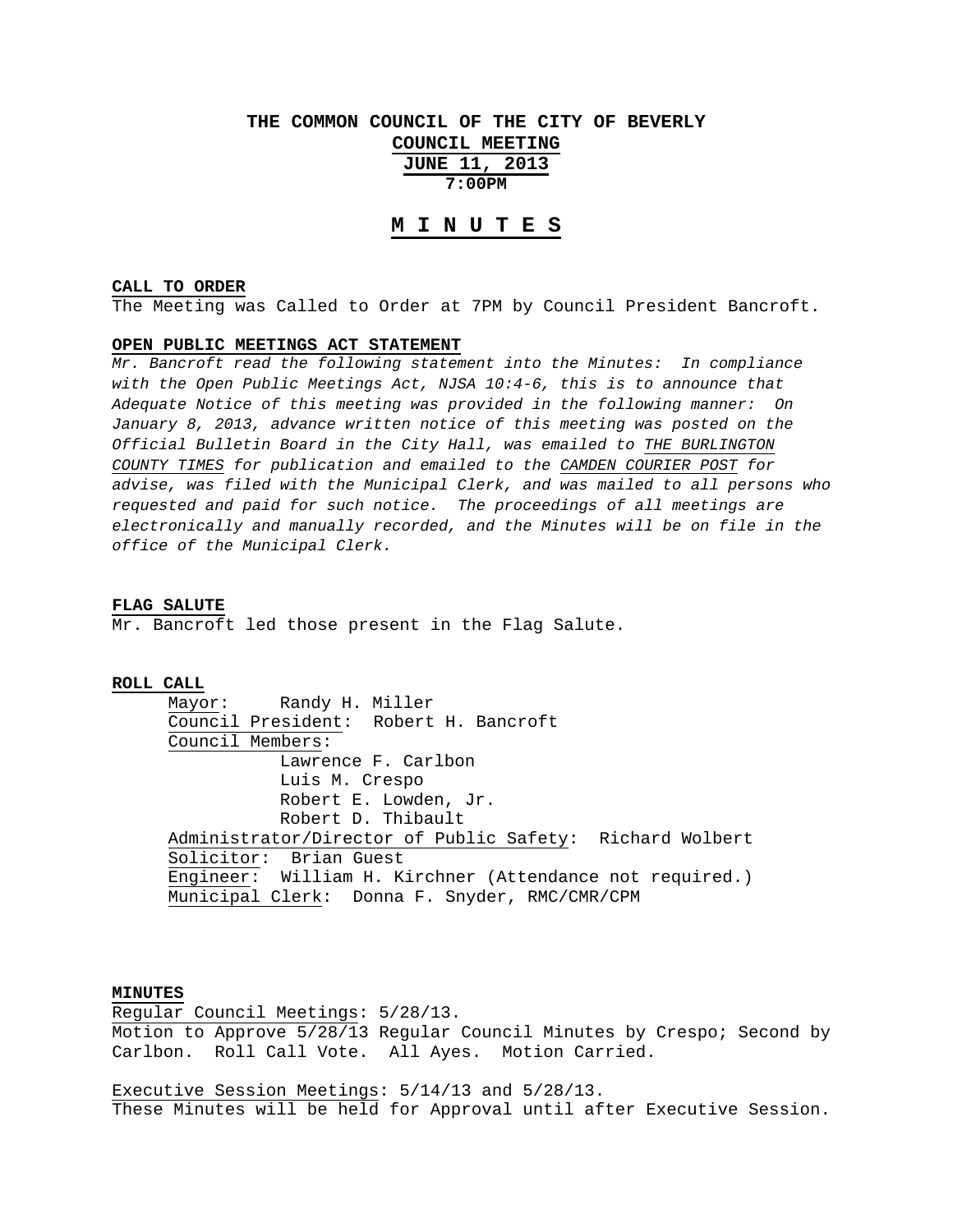### **RESOLUTIONS: RESOLUTION 2013-109A** – **CONSENT AGENDA FOR RESOLUTIONS 2013-109, 110, 111, 114, 115:**

*Consent Agenda items are not individually discussed. A Resolution approving the "Consent Agenda" (which may or may not include the reading of the list of items appearing on the Consent Agenda) is Moved, Seconded, and Voted upon as one item by the Governing Body. If any discussion is requested on same, it is removed from the "Consent Agenda" to the Regular Agenda.* Motion to Approve Consent Agenda by Lowden; Second by Thibault. All in Favor. Motion Carried.

#### *RESOLUTION 2013-109*

A Resolution authorizing entrance into a joint contract to provide for the formation of a joint meeting for the joint procurement of natural gas, electricity, and other forms of energy as permitted by N.J.S.A. 40A:65-14 et seq.

#### *RESOLUTION 2013-110*

*A Resolution approving* Alcoholic Beverage Club License #0302-31-008- 001 Renewal for the 2013-2014 licensing year to W.A. Cortright, Jr. Post 115, 700 Melbourne Avenue, Beverly, NJ 08010 conditioned upon all paperwork being in order, and all Local and State fees being paid.

### *RESOLUTION 2013-111*

A Resolution authorizing Discharge of Mortgage for 466 Cooper Street, Beverly, NJ 08010, all paperwork being in order.

### *RESOLUTION 2013-114*

A Resolution setting the Tax Sale Date for the City of Beverly.

### *RESOLUTION 2013-115*

A Resolution authorizing entry into a Subordination Agreement with respect to Block 1381/Lot 20, the property also known as 171 Warren Street, Beverly, NJ 08010, initially a 2008 Evesham II RCA Housing Rehabilitation Program property loan in the amount of \$17,600 for the purpose of Property Owner refinancing.

**Motion to Approve Resolutions 2013-109, 110, 111, 114, and 115 made by Crespo; Second by Thibault. Roll Call Vote – All Ayes. Motion Carried.** 

-----------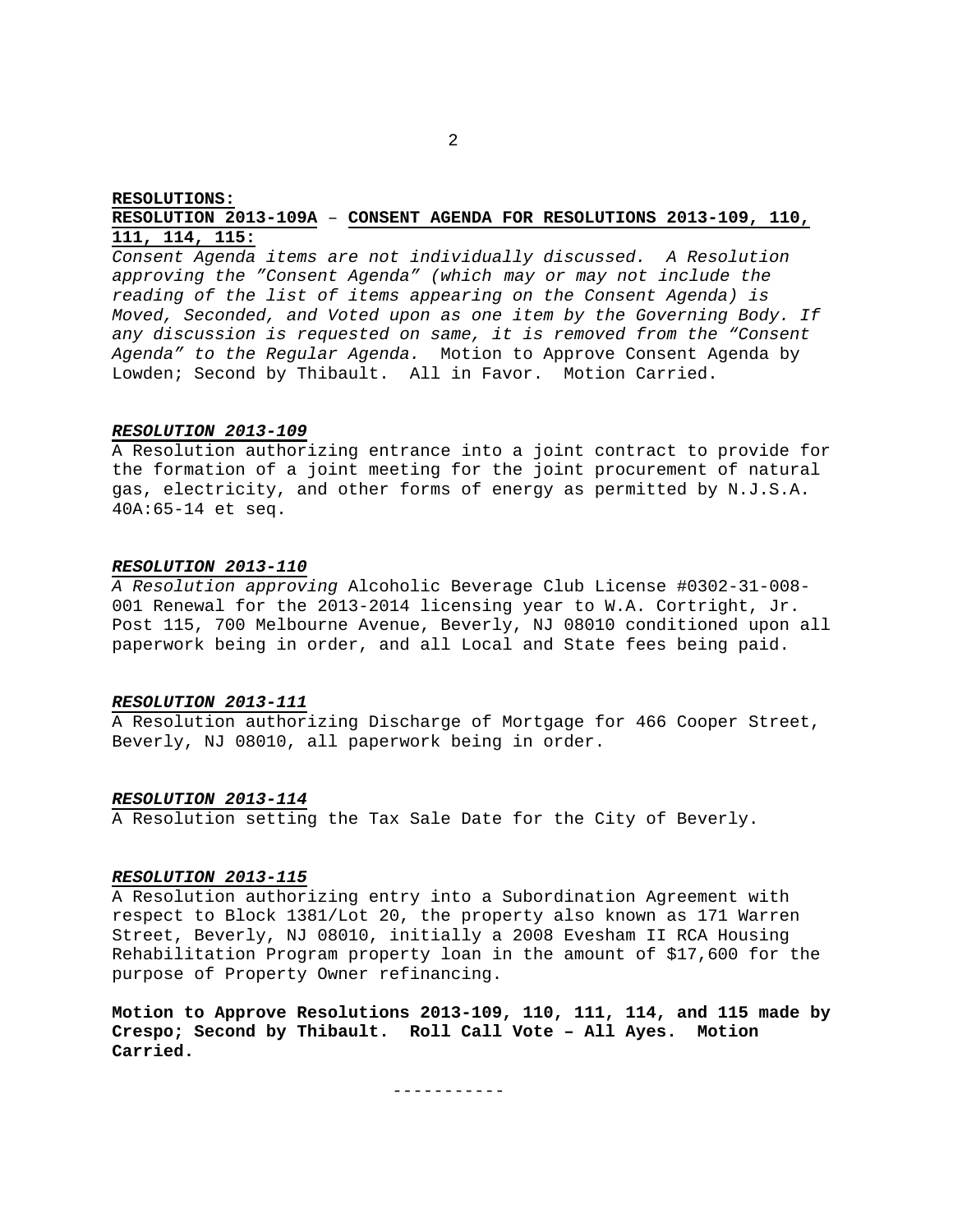### **RESOLUTION 2013-112**

A Resolution appointing Beverly City Regular Police Officer Michael Megara (see Resolution 2012-169) to a Regular Full-Time, Officer at the current Beverly City Police Contract Step 2 Salary of \$45,000 per year, with benefits, effective immediately, and based on Certification of Funds by the CFO. Motion to Approve by Crespo; Second by Thibault. Roll Call Vote. All Ayes. Motion Carried.

# **RESOLUTION 2013-113**

A Resolution adjusting current Salary for Beverly City Part-time, Class II, Special Police Officer Jessie F. Lackraj, from \$9.00 per hour to \$12.00 per hour, in accordance with the terms of his hiring Resolution 2012-221 (see attached), retroactive to said Officer's Police Academy Graduation date, May 23, 2013, and based on Certification of Funds by the CFO. Motion to Approve by Thibault; Second by Crespo. Roll Call Vote – All Ayes. Motion Carried.

### **OLD BUSINESS:**

~ Law and Ordinance Committee Update.

 This Committee will be meeting Thursday, June 20, at 7PM in the Mayor's office. Discussion for this meeting will involve Court approved Fines and Fees.

~ Alcoholic Beverage Control/Person-To-Person Transfer – Bryson Incorporated, T/A F&M Liquors, To Satyam Shivam, Inc., T/A/ F&M Liquors. Paperwork submitted for Transfer. The Clerk advised that follow-up is being done both with the applicant's attorney and the Division of Alcoholic Beverage Control.

 $~\sim$  Mr. Thibault asked the status of settlement on the Waterfront property. Mr. Wolbert advised that all is going according to schedule and is being handled by Mark Asselta's office at Brown & Connery (Redevelopment Attorney).

### **NEW BUSINESS:**

 $\sim$  98<sup>th</sup> Annual League of Municipalities 2013 Conference-November 19-21. The Clerk advised that initial paperwork has been received from the League and that Council should check the League website regarding the League educational sessions that will be available. The City covers Registration only (\$65); attendees are responsible for their own hotel payments. Reservations will be made through the Clerk's Office. She reminded all that requests for permission to attend along with selected classes for CEUs must be submitted to the Administrator prior to the end of September. Ms. Snyder will update Council when additional info becomes available.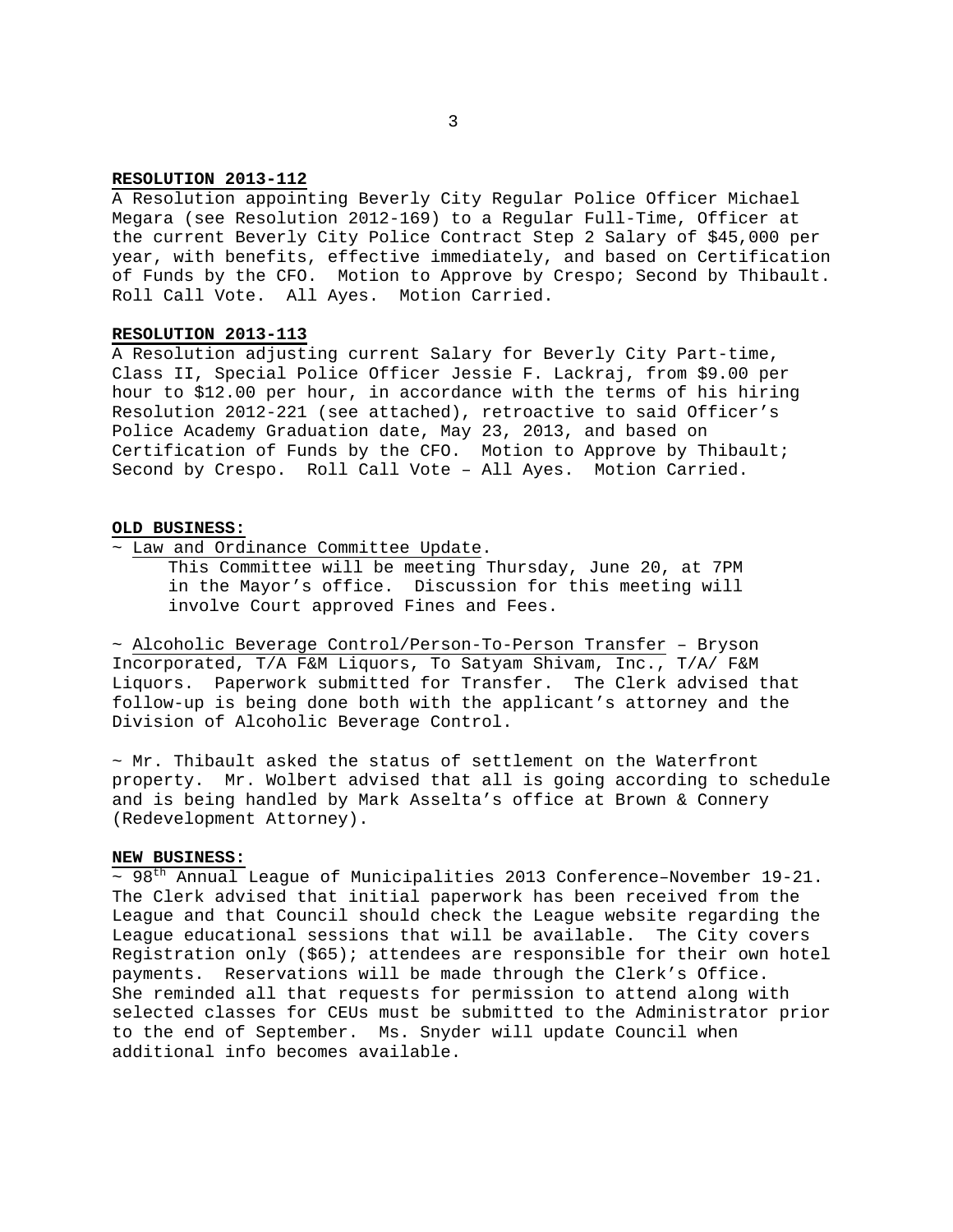#### **BILLS LIST**

A Motion to Approve the June 10, 2013 Bills List and correct line item draw from "Community Fund" to "Parade" Line Item: Ck. #1106 \$995.78 and Ck.#1105 \$250.00, made by Thibault; Second by Lowden. Roll Call Vote – All Ayes. Motion Carried.

### **CORRESPONDENCE**

There was no Correspondence at this time.

### **COMMENTS/REPORTS**

Mayor – Nothing at this time.

#### Council

All Council Members commented on how well the Memorial Day Parade went and what a great time everyone had picnicking at the Beverly Waterfront. Plans will be underway shortly for next year's Parade.

Mr. Carlbon advised that the Fishing Derby was all ready for Saturday, 8AM-Noon with food, prizes, and giveaways. Additionally, the Community Garden is set up at the Waterfront and all are welcome to plant.

Mr. Crespo reminded everyone that school is out, and asked whether or not there will be Crossing Guards stationed for the extended school year. Mr. Wolbert advised that there will be two Guards, one stationed at Warren, and one at Broad.

Mr. Lowden stated that Transitional Aid is still in limbo at this point. Additionally, the Riverfront Historical Society did an excellent job for the  $125<sup>th</sup>$  event and they deserve a public "Thank You".

### Administrator/Public Safety Director

Administrator Wolbert advised of information relative to Soliciting and permits for same. There have been non- registered individuals walking through town soliciting re Energy subs. They have been brought into City Hall and advised re Ordinance requirements. This Ordinance is being reviewed by the Law and Ordinance Committee for update.

Mr. Wolbert also updated re flooding issues at Manor and Railroad re draining ditches being taken care of. At Putnam and Locust there was a blockage due to a tree growing into the storm sewer. He and the City Engineer inspected same. Mr. Wolbert will call the County re opening the line back up.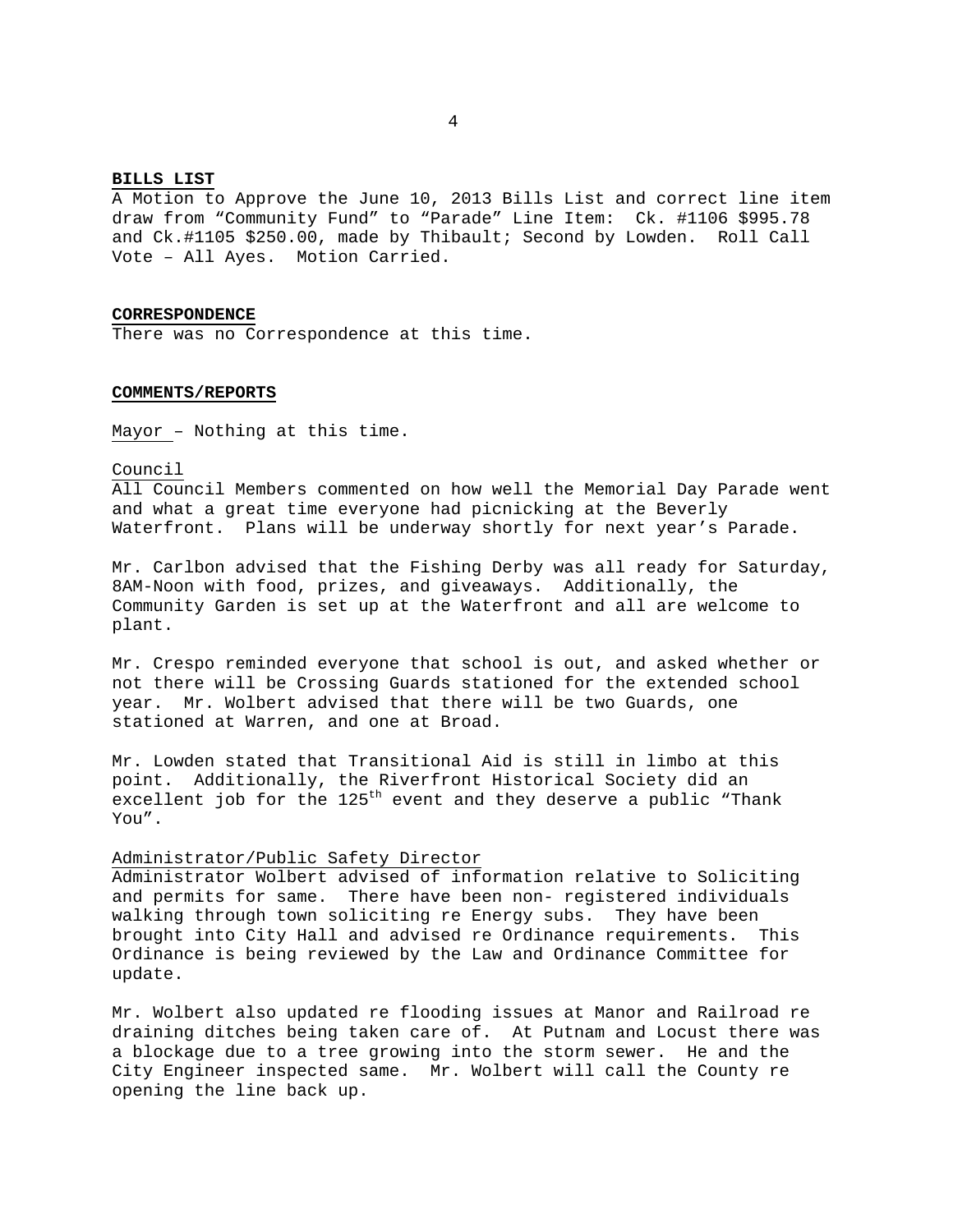Administrator Wolbert advised that application for the Small Cities Matching Grant will be held until 2015 due to budgetary restrictions.

Additionally, the City's BANS went out for bid today. Response was a good rate at 1.4%; Parker McCay (our Bond Counsel) did an excellent job.

Mr. Wolbert spoke re the need for a 4-Way Stop at Bentley and Melbourne on Pine. The consensus was to pursue same with our Engineer.

Relative to the Police Department, Mr. Wolbert reported that we have 8 candidates for Police Officer. They're all very good, some with up to 16 years of experience. These will all be reviewed. At this point, we have the Sheriff's Department coming in during power shifts.

Sadly, Mr. Wolbert reported that our current Court Administrator has accepted a full-time position for the Palmyra Court. Contacts are being made at this time both for a replacement and for holding Court.

Lastly, Mr. Wolbert advised that the WIPP online payment method should be up and running within the next two weeks.

Professionals – Nothing at this time.

Clerk – Nothing at this time.

Tax Collector's Reports: 2012 Current Tax Levy Schedule of Delinquent Taxes/Tax title Liens March 1, 2013 May 1, 2013

Mr. Wolbert advised that our Tax Collector has advised that our Collection Rate is at 92% at this time; we're down to 19 properties on the Tax Sale List. Motion to Approve Reports of March 1 and May 1, 2013 made by Crespo; Second by Lowden. Roll Call Vote – All Ayes. Motion Carried.

# **PUBLIC COMMENT** – 7:25PM *Please state you name and address clearly for the record.*

Public Comment was had by Mary Ellen Knudson, Ron Paice, Nancy Richards, and Loy Ellsworth. Topics discussed included Clarification on Bids and BANS; Office Copier status; Curbing on Detwiler; Clarification on Tax Liens and Tax Sales; Ponding on Pine and Cooper.

There being no further Public Comment, Motion to close same and move into Executive Session made at 7:40PM by Crespo; Second by Lowden. All in Favor. Motion Carried.